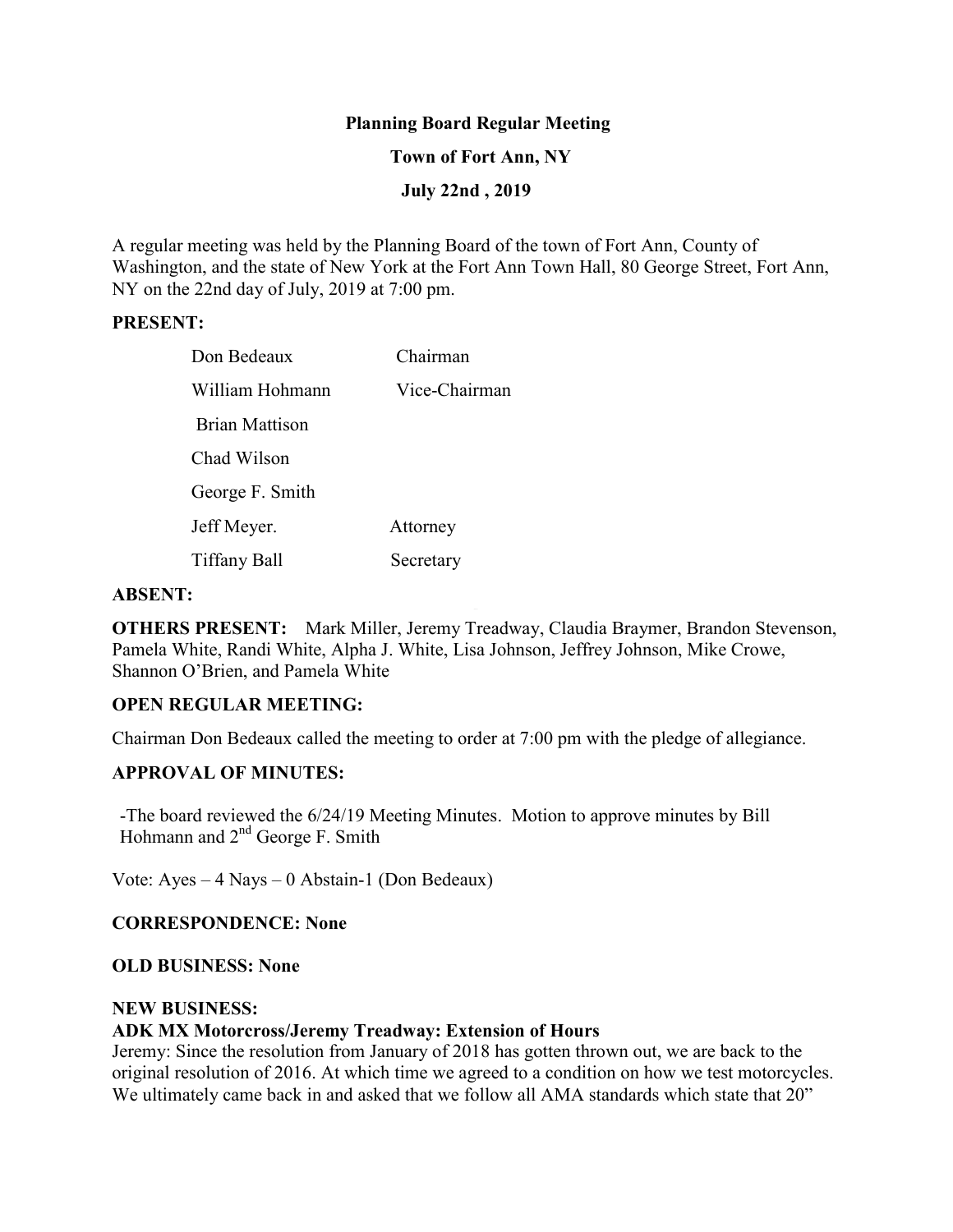with 45 degree angles, with 4500 & 6000 RPM test ranges are the AMA standard. I thought that we were going with that method of testing until I was advised otherwise. I hired another sound engineer, a third party that was different from myself as well as anyone the AMA uses. This sound engineer spoke with AMA and discussed why they test the motorcycles the way that they do. AMA advised that they set testing procedures because the previous sound testing method was too inconsistent, and had too many variables that could alter the outcome. Upon completion of this sound engineer's discussion with AMA, they have provided me with the document that I have here with me tonight for the board to review. I am here tonight asking that we stick to the AMA rules. It is not only more consistent, but it allows me to go to a rule book and know exactly what I need to be checking for and following without any room for error.

Part 2 to my request is in regards to the length of open vs not open hours. As we all know, April and May can be questionable months in terms of weather. Last year was a great year for us, but this past spring much like our first, we were hit hard with wet weather. I am not looking for new hours, or for new days. I am simply looking to go into Thanksgiving. Going back to the 2016 resolution, we currently run April  $23<sup>rd</sup>$  to October  $15<sup>th</sup>$ . I am looking to extend our season to be April 1<sup>st</sup> through Thanksgiving, or that last weekend in November if that's any easier. I don't want any additional hours, or days and everything else that we previously agreed upon is perfectly fine, I'd just like to extend the season a little. I have had people say that there are no leaves on the trees in November so they don't like that idea of extending, but there are no leaves on the trees in April either.

Don: Okay, this all makes sense. We will need to send it to public hearing.

Chad Wilson: Motion to move this to public hearing, Bill Hohmann  $2<sup>nd</sup>$ .

Ayes-5 Nays-0 Abstain-0

# **Brandon Stevenson: Subdivision for 43 Stevenson Way Fort Ann, NY**

Brandon: I am just looking to subdivide a piece of property. Don: Who owns the dirt road? Brandon: Everyone, it's mostly family but there's an easement. Brian: What is the lot size? Brandon: Right now it's 16.6. I haven't had it surveyed yet, so I am not sure how big the final numbers will be. Brian: Is there anything on the lots? Brandon: No, just an old Christmas tree farm that is very overgrown. Don: You will have to go to Adirondack Park. Brandon: We talked to them, they said that we are all set, but that they will send a letter. Jeff Meyer: The board needs to confirm that each property has access to Buttermilk Falls Rd. Brandon: So I need to get an easement for each lot? Don: Yes, that's correct. Don: Motion to move to public hearing, Chad  $2<sup>nd</sup>$ . Brandon: When I called, I was told that because it was land being sold between family, that it would likely be exempt; is that correct?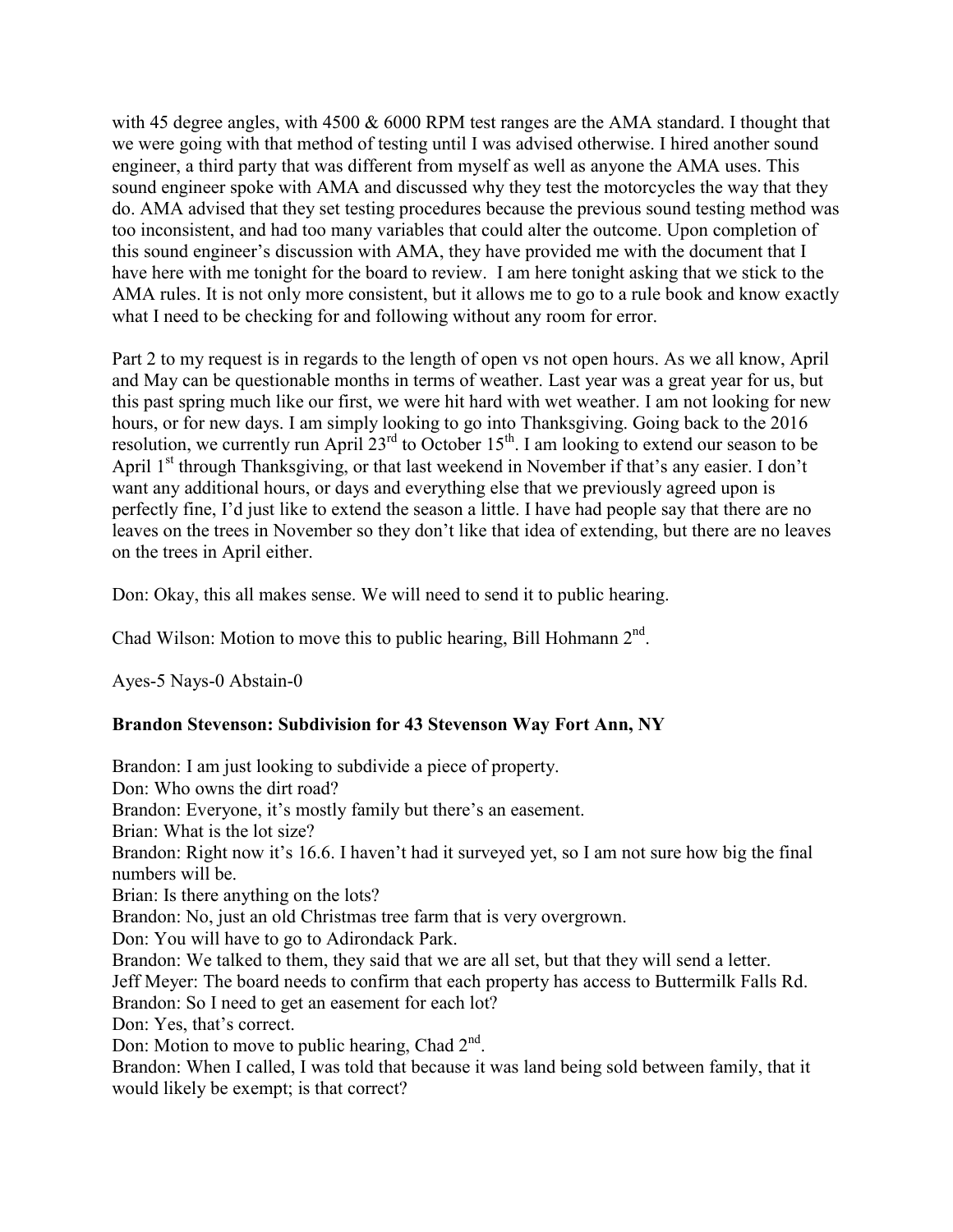Jeff Meyer: It could fall under the family exemption guideline, but we would still need stamped & surveyed maps. Brandon: Okay, so I just need to get it surveyed and bring in the maps? Don: Yes.

# **Fort Ann Super Stop: Site Plan Amendment Request**

Pam Harris: We have been in that building for twenty years and are running out of room in the store. I am looking to replace the storage container that is outside with an office trailer temporarily until we secure the funds to build on.

Bill: Is the trailer permanent?

Pam Harris: No temporary, max 5 years but hopefully not that long.

Brian: Is it just an office? Will anyone be living there?

Pam Harris: No, just an office; not a residence.

Jeff Meyer: Based on the info brought before the board, it wouldn't be inappropriate to make this exempt as it is less than 50% of the space.

Bill: Motion that temporary trailer is not to be inhabited, deemed exempt as not to take up 50% of the store. Chad Wilson 2<sup>nd</sup>.

Ayes-5 Nays-0 Abstain-0

 Don: Please do the skirting on the trailer though, it will make it look so much better. Pam Harris: Would you like a picture of it once it's completed? Don: That would be great if you could do that.

Bill Hohmann motion to adjourn, Brian  $2^{nd}$ .

Ayes-5 Nays-0 Abstain-0

**Don Pierce-** Major Subdivision for Goodman Rd Parcels 11.-1-2.1 & 111.-1-27:

Don: Opened Public Hearing

Mike Crowe: Turning 1 lot into 6. Just over 100 acre lot being devided with the smallest lot being just under 3 acres. Context is strictly subdividing. The lot sizes are keeping with the general sizes in the area. There is no new road being created and all current access is from Goodman Rd, and there is no development at all listed in the current application. Audience: Do you have interested buyers? My son has been trying to contact him for months with no response, can we leave our contact info with you tonight? Mike: Sure, I am not representing him in that manner but would be happy to pass your information along.

Bill Hohmann made motion to close public hearing. George F. Smith  $2<sup>nd</sup>$ .

Ayes -4 Nays-0 Abstain-1(Chad Wilson)

Bill: There are no timber rights, not in the Adirondack Park etc? Mike: To the best of my knowledge, no. Don: Does he have buyers?